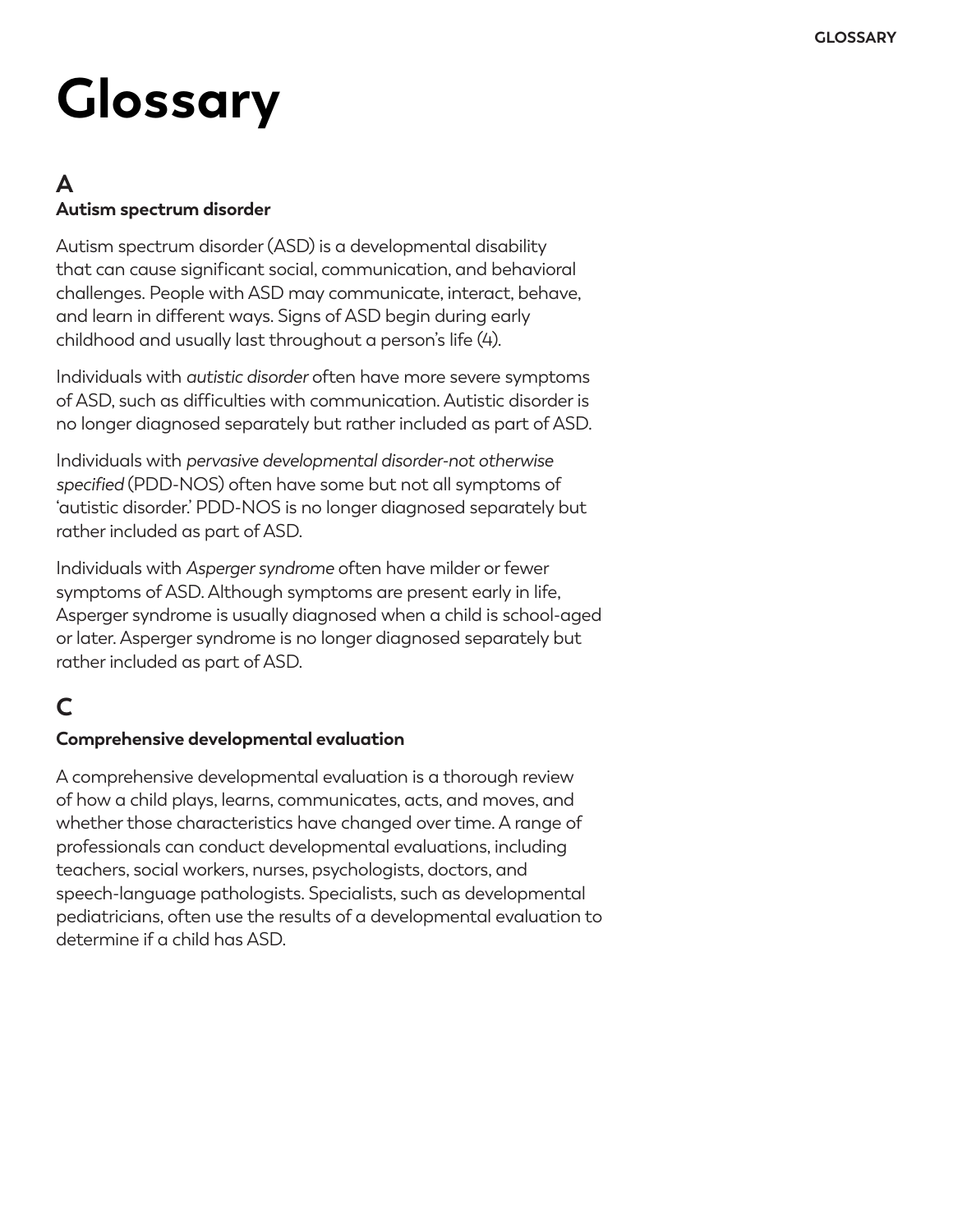#### **GLOSSARY**

#### **Community providers**

A community provider is a medical or educational professional who works with children with developmental disabilities (including psychologists, physicians, teachers, learning specialists, speech/ language pathologists, occupational therapists, physical therapists, nurses, social workers, and others) within the ADDM Network communities.

## **D**

#### **Developmental delay**

A developmental delay is a persistent delay experienced by a child in reaching one or more developmental milestones—how children grow, move, communicate, interact, learn, and play.

# **I**

#### **Intellectual disability**

Intellectual disability means that a person has difficulty learning at an expected level and functioning in daily life. In this report, intellectual disability is measured by intelligence quotient (IQ) test scores of less than or equal to 70.

*Borderline range* intellectual functioning means that a person has lower-than-average intelligence but does not have intellectual disability. In this Report, borderline range is defined as IQ test scores of 71 to 85.

*Average or above average intellectual ability* means that a person can learn at an expected level and function in daily life. In this Report, average or above-average intellectual ability is defined as IQ test scores of greater than 85.

## **P**

#### **Prevalence**

Prevalence is a scientific term that describes the number of people with a disease or condition among a defined group at a specific period in time. Prevalence is usually expressed as a percentage or proportion of the defined group.